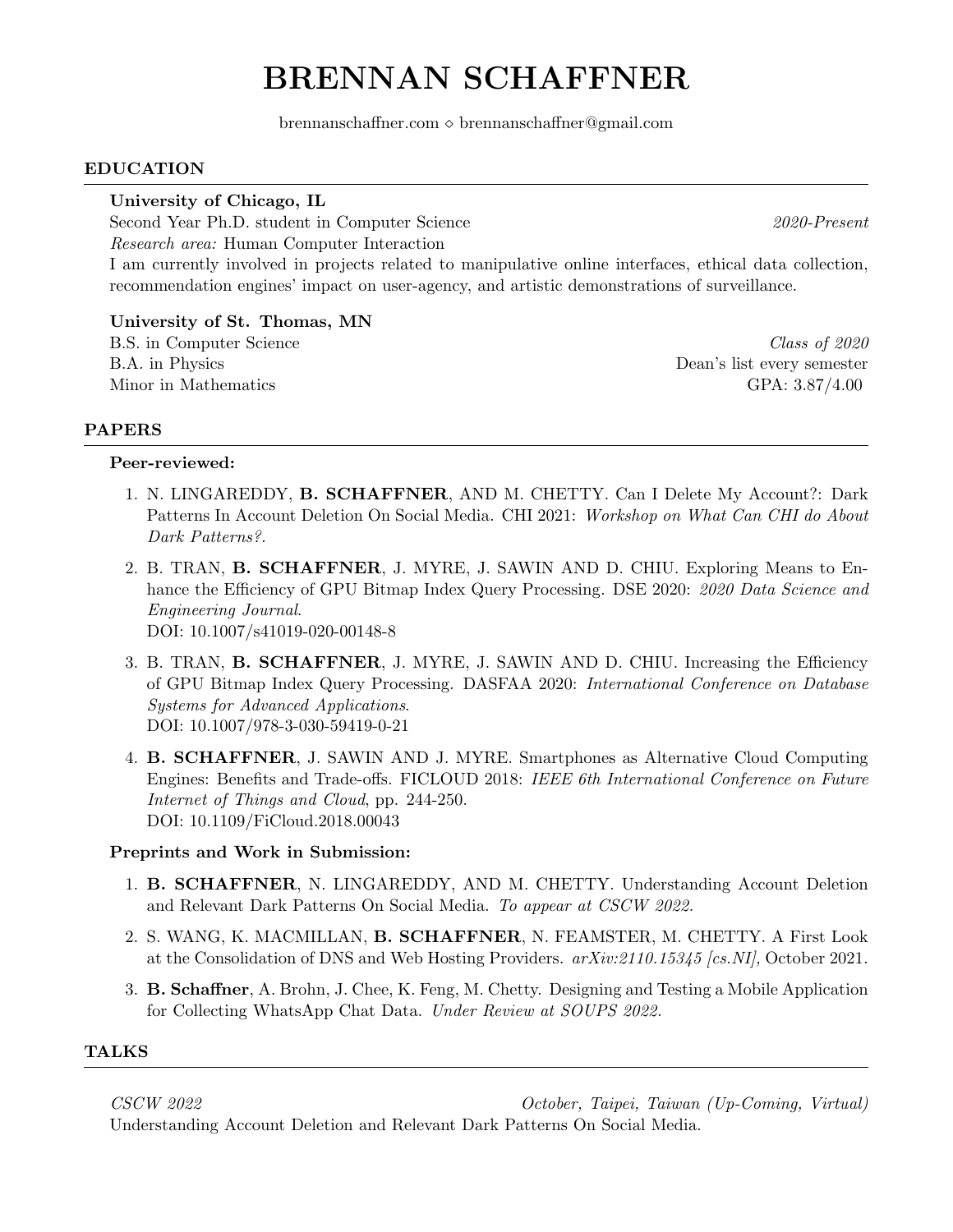## AWARDS AND HONORS

| University Unrestricted Fellowship for excellence in research        | Spring 2022 |
|----------------------------------------------------------------------|-------------|
| Crear Fellowship - University of Chicago Computer Science Department | 2020-2021   |
| NSF Funded Researcher at the University of Maryland                  | Summer 2019 |

## REGULATORY COMMENTS

European Data Protection Board (EDPB)

Request for Comments on their "Guidelines 3/2022 on Dark patterns in social media platform interfaces: How to recognise and avoid them" Comment Submitted May 2022.

Feedback Reference: [03/2022-0023](https://edpb.europa.eu/sites/default/files/webform/public_consultation_reply/EDPB_Comment_Final_Draft2.pdf)

Federal Trade Commission (FTC) Request for Comments Regarding Topics to be Discussed at Dark Patterns Workshop Comment Submitted May 2021. Comment ID: [FTC-2021-0019-0111](https://www.regulations.gov/comment/FTC-2021-0019-0111)

#### PROJECTS

#### Press this Button to Make Amazon Richer 2021

In a collaboration with the School of the Art Institute of Chicago, we created an artistic demonstration of how Amazon uses home security system such as Ring Doorbells to build a network of surveillance and wealth.

#### Observing Information Dissemination 2020-2021

Amidst the ascent of COVID-19, government messaging and mandates varied widely across US states. We studied how the responses differed among internet communities corresponding to the governed populations.

#### REU in Combinatorics and Algorithms for Real Problems 2019

#### Try pip install qspd.

Under Andrew Childs, we developed a python packate that implements Jeongwan Haah's algorithm for quantum signal processing decomposition. It includes a step by step algorithm that decomposes periodic functions (often from quantum signal processing) into a product of primitive matrices, represented as a list of rotation angles. Available on the [Python Package index.](https://pypi.org/project/qspd/)

#### TEACHING

#### University of St. Thomas - Minnesota

Mathematics Tutor (2018 - 2020)

- MATH 005-104 Basic Math Skills, Math Sampler, College Algebra, Trigonometry
- MATH 105-114, Precalculus, Calc I, Calc II, Calc for Business and Social Science
- MATH 128 Introduction to Discrete Mathematics
- MATH 200 Multi-Variable Calculus

#### RESEARCH MENTORING

#### Masters Students:

Antonia Stefanescu, University of Chicago, Master of Arts Program in the Humanities (2021).